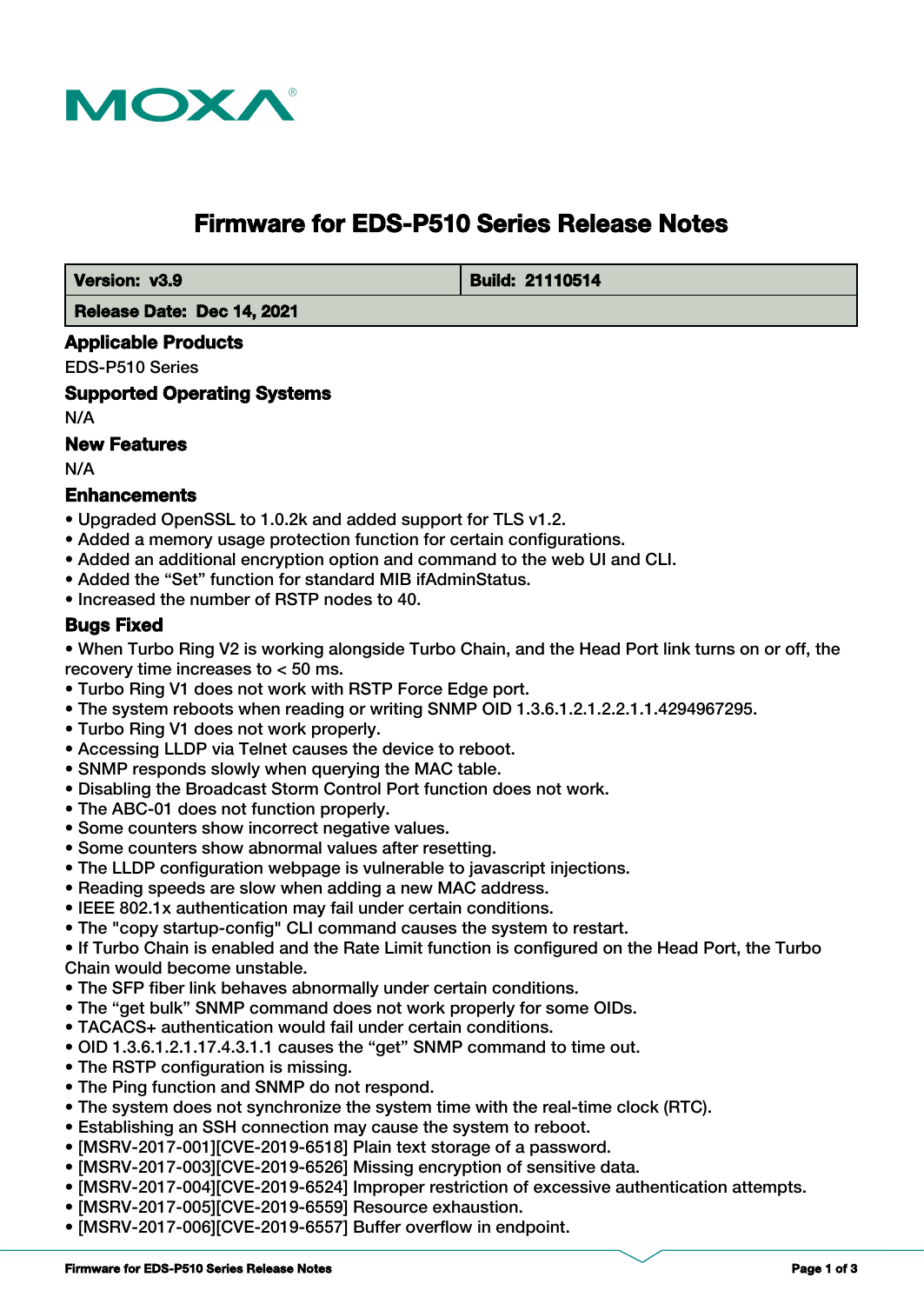

- [MSRV-2017-007][CVE-2019-6522] Device Memory Read.
- [MSRV-2017-009][CVE-2019-6565] Multiple XSS.
- [MSRV-2017-011][CVE-2019-6561] Cross-Site Request Forgery (CSRF).
- [MSRV-2017-013] Use of a broken or risky cryptographic algorithm.
- [MSRV-2017-014] Use of hard-coded cryptographic key.
- [MSRV-2017-015] Use of hard-coded password.
- [MSRV-2017-018] Weak password requirements.
- [MSRV-2017-019] Information exposure.
- [MSRV-2017-020][CVE-2017-13703] Buffer overflow in the session ID.
- [MSRV-2017-021][CVE-2017-13702] Cookie management.
- [MSRV-2017-022][CVE-2017-13700] Cross-site scripting (XSS).
- [MSRV-2017-026] Use of a broken or unsecure cryptographic algorithm.
- [MSRV-2019-002] XSS vulnerability in the LLDP diagnostic page.
- [MSRV-2019-003] Denial of Service (web service) by improper HTTP GET command.

• [MSRV-2019-004] Denial of Service (web service) by over-sized firmware upgrade through HTTP/HTTPS.

• [MSRV-2019-005] Denial of Service (web service) by excessive length of HTTP GET command.

#### **Changes**

N/A

#### **Notes**

• MSRV is Moxa's internal security vulnerability tracking ID.